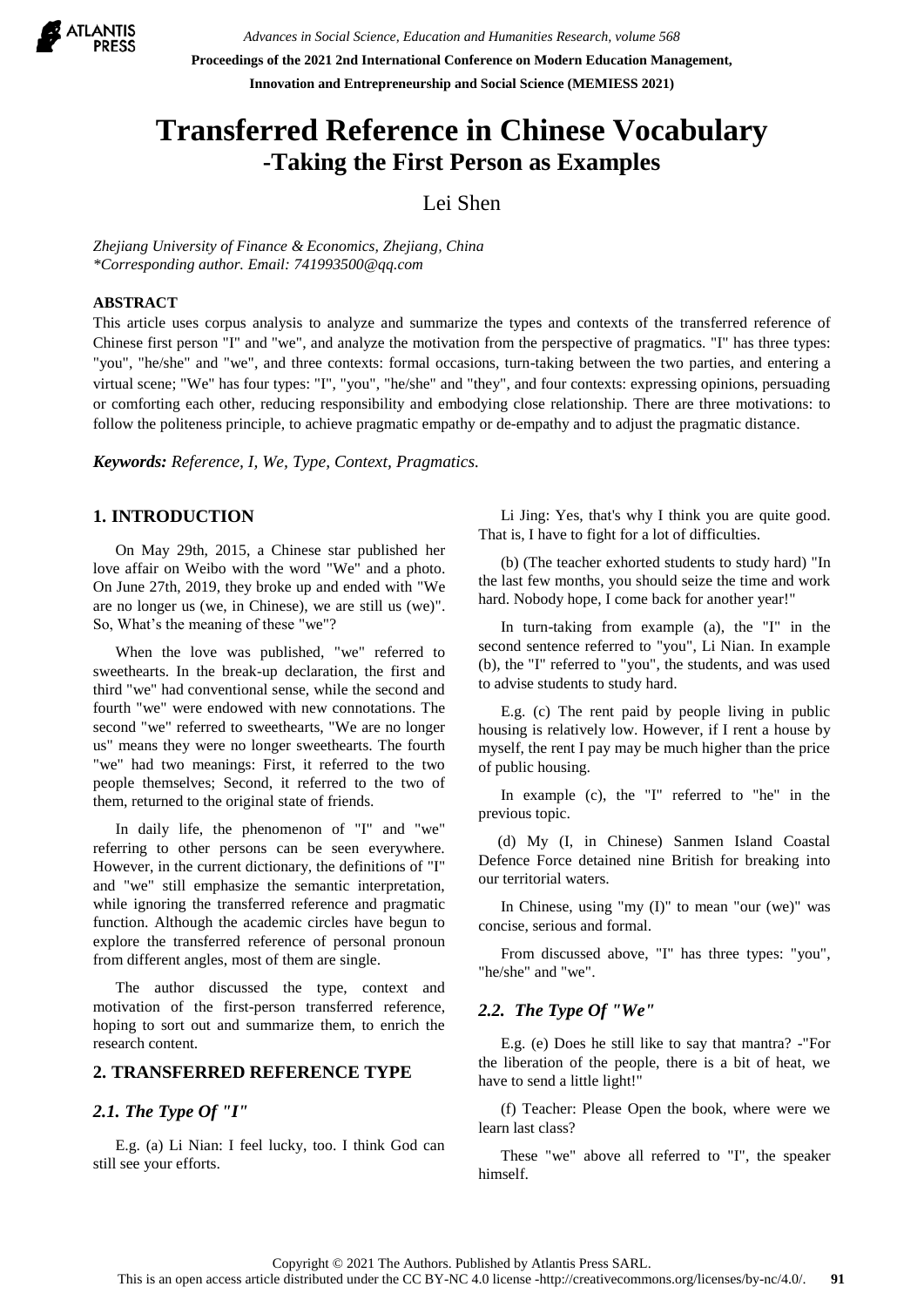(g) (The mother persuaded her children to give toys to others) "Baby, what does mom usually tell you? We are good boy, we should share with others.

(h)(Parent-teacher Meeting) Teacher: "Summer vacation is coming, we must pay attention to the safety of our children and don't go swimming in the river."

These "we" above referred to "you". In Example (g), it referred to the children. In Example (h), it referred to the parents. The teacher instructed parents to pay attention to the safety of their children.

E.g. (i)"Qingwen, You can go outside for a walk. We made a mistake". When Qingwen heard she said the word"we", it's naturally her and Baoyu, she's jealous and sneered:"......". Xiren was Blushing with shame, and knew she said wrong.

The "we" referred to "he", JiaBaoyu. When Xiren had sexual relationship with JiaBaoyu, She hoped Qingwen wouldn't blame him, but she regarded herself and JiaBaoyu as one, so she blurted out "we".

E.g. (j)"I mobilized them door to door, and we all dug at night. More than 60 poor peasants were very firm, they said that if we couldn't leave our children, the war of resistance against Japan could not be won."

The "we" referred to "they", the poor peasants.

From discussed above, "we" has four types: "I", "you", "he/she" and "they".

## **3. TRANSFERRED REFERENCE CONTEXT**

In different contexts, the types and frequency of transferred reference will be different. Therefore, context is a very important factor.

# *3.1. The Context Of "I"*

# *3.1.1. Official Occasions Such as News, Conference Reports, Etc*

E.g. (k) Teachers in my (I, in Chinese) school participated in general education seminars under the background of the new era.

"My (I)" referred to "our" (we), embodied the characteristics of news speeches, was clearer and more forceful, and was seldom used in informal speech communication. In example (d), the writer achieved emotional resonance, fully aroused the listener's emotions, conveyed the strength of sharing weal and woe, and expressed the recognition of the group to which "I" belongs.

#### *3.1.2. In the Turn-Taking Between Two Parties*

"I" refers to "you" often appears in the turn-taking between two people in communication. Generally speaking, the speaker expresses his/her active participation in the conversation in order to show his/her attention to the other party, and stand in the other party's perspective and reach empathy with the other party. In example (a), Li Jing's words were a kind of positive feedback to Li Nian, showing that she listened carefully to what she just said and praised her spirit.

#### *3.1.3. Entering A Virtual Scene*

"I" refers to "he/she" or "you", which often appears in such simulated scenes. In example (c), "I" referred to "he", simulated the situation of people renting public housing paying rent; In example (b), "I" referred to "you", which meant the teacher substituted himself as students and simulated the students' mood when they failed to go to college.

#### *3.2. The Context Of "We"*

#### *3.2.1. Expressing One's Views*

E.g. (l) When we read this, we know that scholars in the early Tang Dynasty realized the basic motivation of writing "Luoyang Galand" by Yang Xuanzhi, and his thought of discharging Buddha.

"We" referred to "I" above, which leaded readers to participate in this article and think with the author.

## *3.2.2. Persuading and Comforting Someone by Giving Advice or Criticism*

When "we" refers to "you", it often appears in this context. For example, in cases (g), mom persuaded her children share others by following good guidance; in cases (h), the teacher used "we" to refer to "you", suggesting that parents should pay more attention to students' safety, and expressed their feelings of solidarity.

# *3.2.3. Reducing Speaker's Responsibility or Attention*

E.g. (m)"Yes! People like Yu, especially according to the instructions of the municipal party Committee, use these three magic weapons.".

"If you don't say it, we almost forgot. ".

"We" referred to "I", that is, speaker himself. He actually alleviated and evaded his responsibilities.

(n) Yan Chenxu: But sometimes, people from afar, greet me, I don't pay attention because I can't see clearly. Later, they will say we are so arrogant.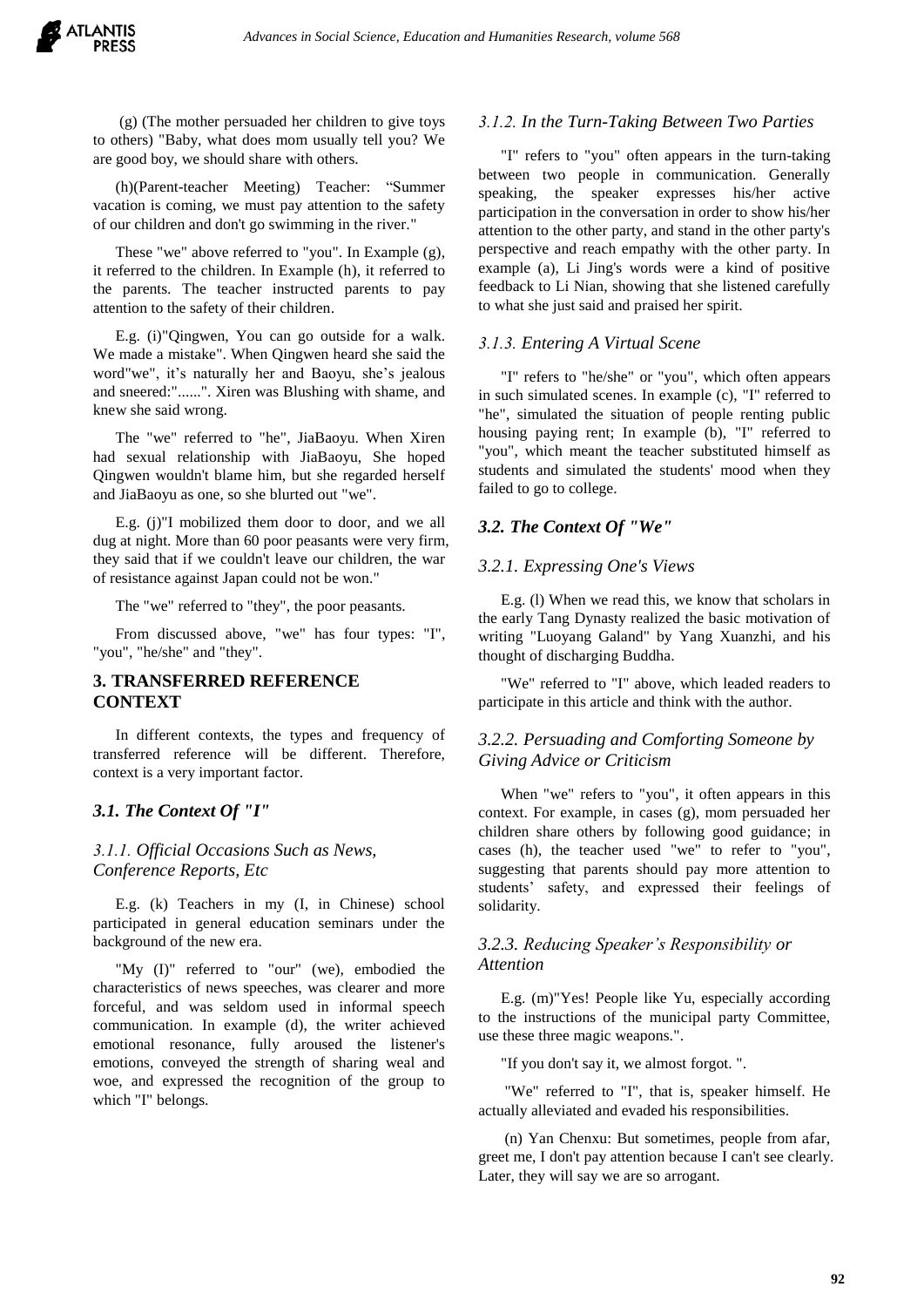This sentence, "I" referred to "we", which expanded the scope of the group, weakened himself and alleviated his inner embarrassment.

## *3.2.4. Embodying Close Relationship*

In case (i), in order to resolve the contradiction, Xiren hurriedly persuaded Qingwen, but she used the word "we" to refer to "he", and failed to break the deadlock. In her heart, she had already regarded Baoyu and herself as one, so she made this gaffe. Also, in case (j), "we" referred to "they", reflected the close relationship with these poor peasants.

# **4. TRANSFERRED REFERENCE MOTIVATION**

## *4.1. To Follow the Politeness Principle*

Politeness Principle was put forward by British linguist Leech on the basis of Grice's Cooperative Principle, is divided into six criteria: Tact Maxim, Generosity Maxim, Approbation Maxim, Modesty Maxim, Agreement Maxim and Sympathy Maxim.

The first context in which "we" refers to "I" follows the Modesty Maxim. When writing scientific papers, people are habitually modest, and reflects the rigorous attitude.

In the latter two contexts of the "I", the speaker adopts the Agreement Maxim and Sympathy Maxim, Standing on the other side's point of view. In example (a), From the perspective of Li Nian, Li Jing affirmed her efforts, responded positively to each other. The fourth context of "we", also embodies the Sympathy Maxim.

The second and third contexts of "we", adopts the Generosity and Approbation Maxim. The second context is to give advice or criticism to the other party, so you must not speak too sharply, so as not to hurt the other party. In addition, using "we" to refer can also ease the tone, making it easier for each other to accept suggestions. For example, in case (g), Although the child was still young, he also had self-esteem. The mother used "we" to persuade her children to share, which would make the children feel the mom respecting him. It was much better than ordering the children directly. In the third context, the speaker chose "we" in order to avoid focusing on himself, Which relieved his own responsibilities.

# *4.2. To Achieve Pragmatic Empathy and De-Empathy*

Ran Yongping (2007) thought that pragmatic empathy shortens the psychological distance between the two sides in order to achieve psychological convergence, or intimacy between the two parties to reflect the close relationship, or show the speaker's respect for the target. The speaker's choice and reference of personal pronouns on different occasions and contexts all reflect the characteristics of pragmatic empathy.

In this paper, the three contexts of "I" all reflects pragmatic empathy, such as "my (I, in Chinese) school" and "my (I) island" in the first context, using "I" to refer to "we" makes the listener consciously substitute for the identity of "I" and has an emotional convergence towards the collective to which "I" belongs.

The four contexts of "we" can also be explained by empathy. For example, in the first context, when expressing one's own views or writing articles, using "we" can make readers think along with the author's ideas; In the third context, the speaker wants to reduce his responsibility, and using "we" can make the listener think from his own perspective and understand each other.

Pragmatic de-empathy is just the opposite. In some cases, the speaker highlights the difference with the listener by changing his speech habits or style, or choosing words in violation of the routine, and deliberately pulls the distance between the two parties.

E.g. (o) I'm not so lucky, not as good as Baochai has gold and jade, we are just very ordinary people like the grass and wood.

This sentence is an expression of jealousy and anger after Daiyu knew the "golden jade", She used "we" to refer to "I" and opened the distance from Baoyu.

## *4.3. To Adjust the Pragmatic Distance*

Wang Jianhua (2001) thought that pragmatic distance referred to the closeness of the relationship between the two parties in a specific communication environment. The speaker adjusts his own perspective, chooses suitable personal pronouns in the process of communication, and constantly adjusts the psychological distance with the other party, that is, the pragmatic distance.

The pragmatic empathy mentioned above actually shrinks the pragmatic distance between them, but the pragmatic de-empathy widened the pragmatic distance. For example, in case (a), the conversation between Li Jing and Li Nian had a pragmatic distance at the beginning of chatting. As the conversation unfold, the pragmatic distance between the two sides was shrinking. Therefore, Li Jing finally chose "I" to refer to "you", and stood in Li Nian's perspective to make the conversation more harmonious.